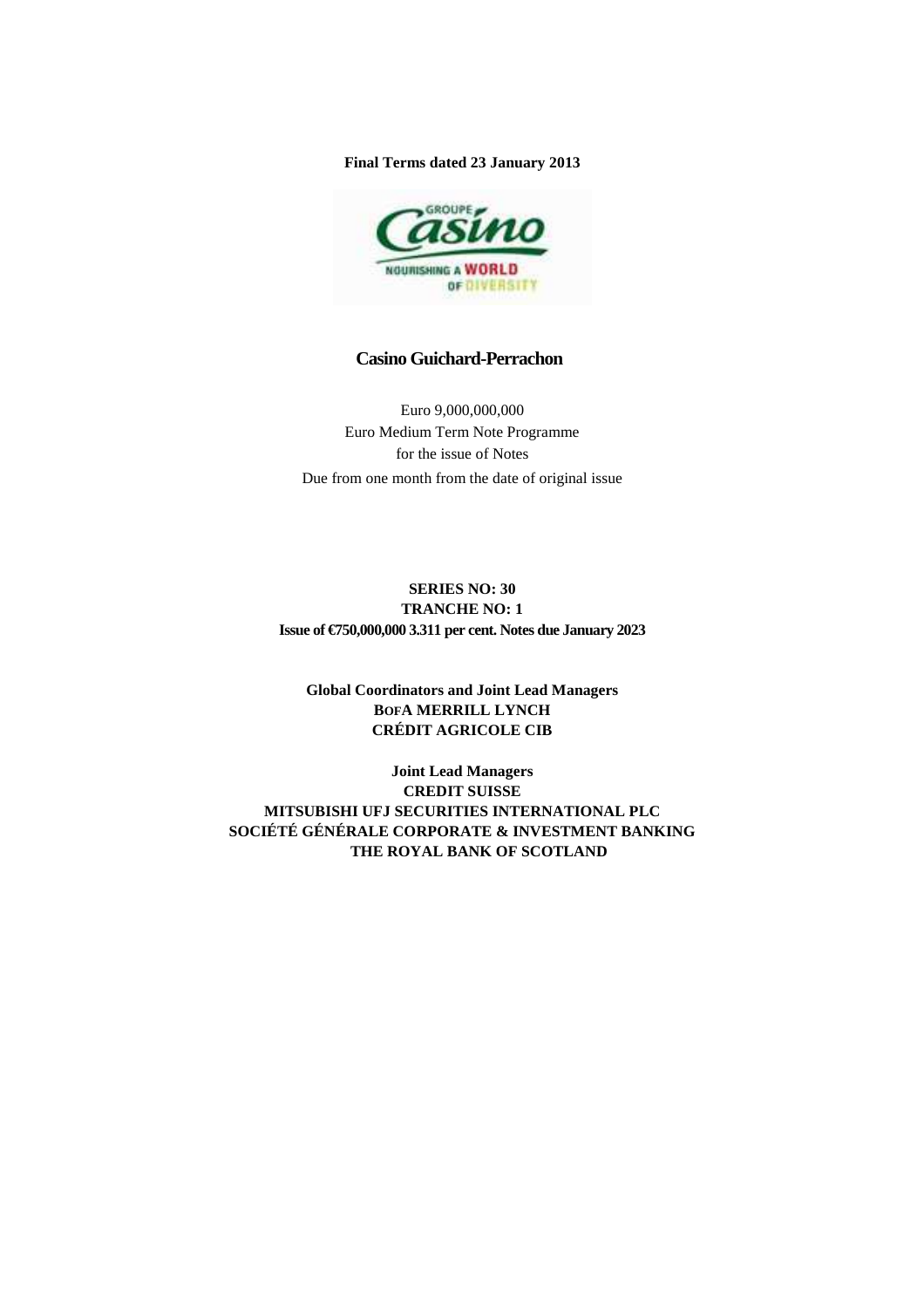#### **PART A – CONTRACTUAL TERMS**

Terms used herein shall be deemed to be defined as such for the purposes of the Conditions set forth in the Base Prospectus dated 30 November 2012 and the supplement to the Base Prospectus dated 17 January 2013 which together constitute a prospectus for the purposes of the Prospectus Directive (Directive 2003/71/EC) (the "**Prospectus Directive**") as amended (which includes the amendments made by Directive 2010/73/EU (the "**2010 PD Amending Prospectus Directive**") to the extent that such amendments have been implemented in a Member State of the European Economic Area). This document constitutes the Final Terms of the Notes described herein for the purposes of Article 5.4 of the Prospectus Directive and must be read in conjunction with such Base Prospectus as so supplemented. Full information on the Issuer and the offer of the Notes is only available on the basis of the combination of these Final Terms and the Base Prospectus. The Base Prospectus and the supplement to the Base Prospectus are available for viewing at the office of the Fiscal Agent or each of the Paying Agents and on the websites of (a) the Luxembourg Stock Exchange (www.bourse.lu) and (b) the Issuer (http://www.groupe-casino.fr/fr/Obligations.html) and copies may be obtained from Casino Guichard-Perrachon, 1, Esplanade de France, 42000 Saint-Etienne, France.

| 1.               | Series Number:<br>(i)                                              | 30                                                                                                                                                                     |  |
|------------------|--------------------------------------------------------------------|------------------------------------------------------------------------------------------------------------------------------------------------------------------------|--|
|                  | Tranche Number:<br>(ii)                                            | 1                                                                                                                                                                      |  |
|                  | (iii) Date on which the Notes<br>become fungible:                  | Not Applicable                                                                                                                                                         |  |
| $\overline{2}$ . | Specified Currency or Currencies:                                  | Euro ("EUR")                                                                                                                                                           |  |
| 3.               | <b>Aggregate Nominal Amount:</b>                                   |                                                                                                                                                                        |  |
|                  | Series:<br>(i)                                                     | EUR 750,000,000                                                                                                                                                        |  |
|                  | Tranche:<br>(ii)                                                   | EUR 750,000,000                                                                                                                                                        |  |
| 4.               | <b>Issue Price:</b>                                                | 100.00 per cent. of the Aggregate Nominal Amount                                                                                                                       |  |
| 5.               | Specified Denomination(s):                                         | EUR 100,000                                                                                                                                                            |  |
| 6.               | <b>Issue Date:</b><br>(i)                                          | 25 January 2013                                                                                                                                                        |  |
|                  | (ii) Interest Commencement Date:                                   | <b>Issue Date</b>                                                                                                                                                      |  |
| 7.               | <b>Maturity Date:</b>                                              | 25 January 2023                                                                                                                                                        |  |
| 8.               | <b>Interest Basis:</b>                                             | 3.311 per cent. per annum Fixed Rate, subject to<br>"Adjustment of Interest Rate" as described below                                                                   |  |
| 9.               | Change of Interest Basis:                                          | Not Applicable                                                                                                                                                         |  |
|                  | 10. Put/Call Options:                                              | Change of Control Put Option                                                                                                                                           |  |
|                  | 11. Dates of the corporate<br>authorisations for issuance of Notes |                                                                                                                                                                        |  |
|                  | obtained:                                                          | Decision of the <i>Conseil d'administration</i> of the Issuer<br>dated 29 March 2012 and decision of the <i>Président</i> -<br>Directeur Général dated 18 January 2013 |  |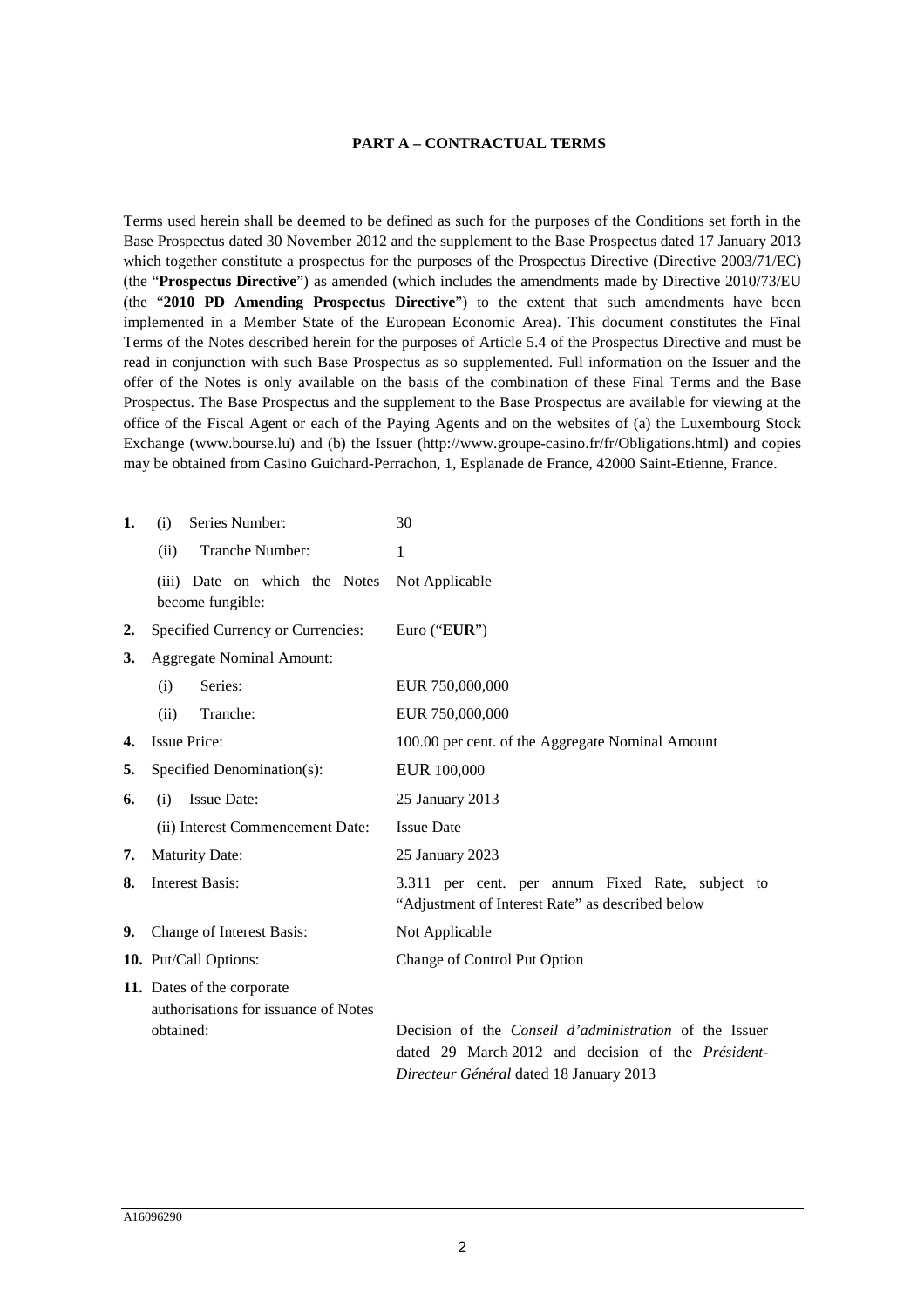# **PROVISIONS RELATING TO INTEREST (IF ANY) PAYABLE**

|                                     |      | 12. Fixed Rate Note Provisions    | Applicable                                                                                                                                   |
|-------------------------------------|------|-----------------------------------|----------------------------------------------------------------------------------------------------------------------------------------------|
|                                     | (i)  | Rate of Interest:                 | 3.311 per cent. per annum payable in arrear on each<br>Interest Payment Date, subject to "Adjustment of Interest<br>Rate" as described below |
|                                     | (ii) | Interest Payment Date(s):         | 25 January in each year from and including the 25 January<br>2014 to and including the Maturity Date                                         |
|                                     |      | (iii) Fixed Coupon Amount:        | EUR 3,311 per EUR 100,000 in Specified Denomination,<br>subject to "Adjustment of Interest Rate" as described below                          |
|                                     |      | $(iv)$ Broken Amount $(s)$ :      | Not Applicable                                                                                                                               |
|                                     | (v)  | Adjustment of Interest Rate:      | Applicable                                                                                                                                   |
|                                     |      | (vi) Margin Adjustment:           | Applicable                                                                                                                                   |
|                                     |      |                                   | 1.25 per cent. per annum                                                                                                                     |
|                                     |      | (vii) Day Count Fraction:         | Actual/Actual - ICMA                                                                                                                         |
|                                     |      | (viii) Determination Dates:       | 25 January in each year                                                                                                                      |
|                                     |      | 13. Floating Rate Note Provisions | Not Applicable                                                                                                                               |
|                                     |      | 14. Zero Coupon Note Provisions   | Not Applicable                                                                                                                               |
| DDAVICIANC DEL 1 TINA TA DEDEMBTIAN |      |                                   |                                                                                                                                              |

# **PROVISIONS RELATING TO REDEMPTION**

| 15. Call Option<br>(Condition $6(b)(i)$ )                                                                                                                                                                                                 | Not Applicable                                                |
|-------------------------------------------------------------------------------------------------------------------------------------------------------------------------------------------------------------------------------------------|---------------------------------------------------------------|
| 16. Make-Whole Redemption<br>(Condition $6(b)(ii)$ )                                                                                                                                                                                      | Not Applicable                                                |
| 17. Put Option<br>(Condition $6(c)$ )                                                                                                                                                                                                     | Not Applicable                                                |
| 18. Change of Control Put Option<br>(Condition 6(i))                                                                                                                                                                                      | Applicable                                                    |
| 19. Final Redemption Amount of<br>each Note                                                                                                                                                                                               | EUR 100,000 per Note of EUR 100,000 Specified<br>Denomination |
| 20. Early Redemption Amount                                                                                                                                                                                                               |                                                               |
| Early Redemption Amount(s)<br>(i)<br>of each Note payable on<br>for<br>redemption<br>taxation<br>reasons (Condition $6(e)$ ), for<br>illegality (Condition $6(h)$ ) or<br>on event of default (Condition<br>9) or other early redemption: | EUR 100,000 per Note of EUR 100,000 Specified<br>Denomination |
| Redemption<br>for<br>taxation<br>(ii)<br>reasons permitted on days<br>others than Interest Payment<br>Dates (Condition $6(e)$ )                                                                                                           | Yes                                                           |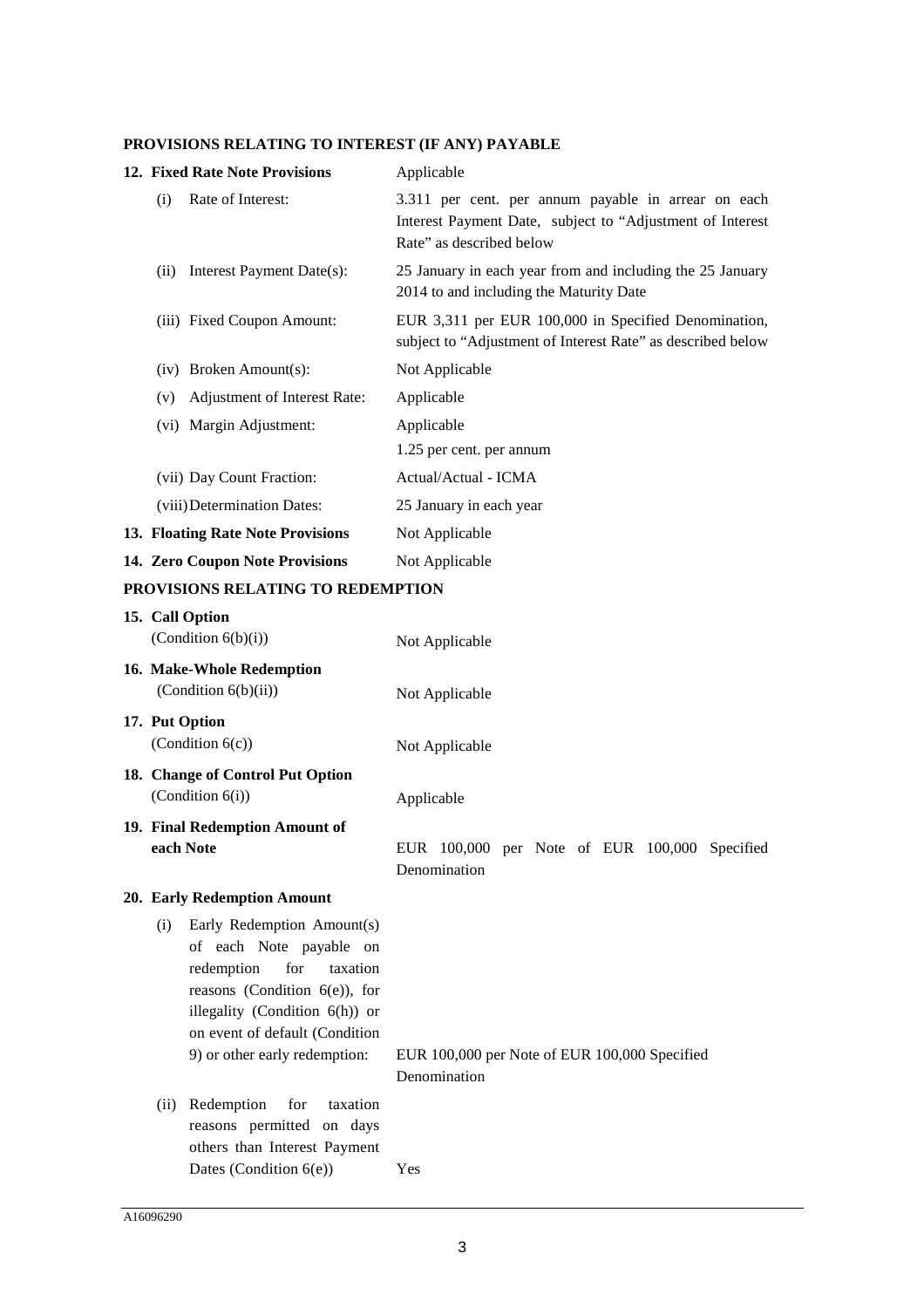| (iii) Unmatured Coupons to      |  |                |
|---------------------------------|--|----------------|
| become void upon early          |  |                |
| redemption (Materialised        |  |                |
| Notes only) (Condition $7(f)$ ) |  | Not Applicable |

# **GENERAL PROVISIONS APPLICABLE TO THE NOTES**

|                                                   | 21. Form of Notes:                                                                                              | <b>Bearer Dematerialised Notes</b>                                                    |  |
|---------------------------------------------------|-----------------------------------------------------------------------------------------------------------------|---------------------------------------------------------------------------------------|--|
|                                                   | Registration Agent:<br>(i)                                                                                      | Not Applicable                                                                        |  |
|                                                   | (ii) Temporary Global<br>Certificate:                                                                           | Not Applicable                                                                        |  |
|                                                   | (iii) Applicable TEFRA                                                                                          |                                                                                       |  |
|                                                   | exemption:                                                                                                      | Not Applicable                                                                        |  |
|                                                   | 22. Financial Centre $(s)$ :                                                                                    | Not Applicable                                                                        |  |
|                                                   | 23. Talons for future Coupons to be<br>attached to Definitive Notes (and<br>dates on which such Talons mature): | Not Applicable                                                                        |  |
|                                                   | 24. Redenomination, renominalisation                                                                            |                                                                                       |  |
| and reconventioning provisions:<br>Not Applicable |                                                                                                                 |                                                                                       |  |
|                                                   | 25. Consolidation provisions:                                                                                   | Not Applicable                                                                        |  |
| <b>26.</b> Masse:                                 |                                                                                                                 | Contractual Masse shall apply                                                         |  |
|                                                   |                                                                                                                 | Name and address of the Representative:                                               |  |
|                                                   |                                                                                                                 | MASSQUOTE S.A.S.U.                                                                    |  |
|                                                   |                                                                                                                 | RCS 529 065 880 Nanterre                                                              |  |
|                                                   |                                                                                                                 | 33, rue Anna Jacquin                                                                  |  |
|                                                   |                                                                                                                 | 92100 Boulogne Billancourt                                                            |  |
|                                                   |                                                                                                                 | France                                                                                |  |
|                                                   |                                                                                                                 | Represented by its Chairman                                                           |  |
|                                                   |                                                                                                                 | Name and address of the alternate Representative:                                     |  |
|                                                   |                                                                                                                 | Gilbert Labachotte                                                                    |  |
|                                                   |                                                                                                                 | 8 Boulevard Jourdan                                                                   |  |
|                                                   |                                                                                                                 | 75014 Paris                                                                           |  |
|                                                   |                                                                                                                 | The Representative will receive a one-off upfront fee of<br>EUR 4,000 (VAT excluded). |  |
|                                                   |                                                                                                                 |                                                                                       |  |
|                                                   | <b>DISTRIBUTION</b>                                                                                             |                                                                                       |  |
|                                                   | 27. (i) If syndicated, names of<br>Dealers:                                                                     |                                                                                       |  |
|                                                   |                                                                                                                 | <b>Global Coordinators and Joint Lead Managers</b><br>Merrill Lynch International     |  |
|                                                   |                                                                                                                 | Crédit Agricole Corporate and Investment Bank                                         |  |
|                                                   |                                                                                                                 |                                                                                       |  |
|                                                   |                                                                                                                 | <b>Joint Lead Managers</b>                                                            |  |
|                                                   |                                                                                                                 | Credit Suisse Securities (Europe) Limited                                             |  |
|                                                   |                                                                                                                 | Mitsubishi UFJ Securities International plc                                           |  |
|                                                   |                                                                                                                 | Société Générale                                                                      |  |
|                                                   |                                                                                                                 | The Royal Bank of Scotland plc                                                        |  |
|                                                   | Stabilising Manager(s) (if<br>(ii)<br>any):                                                                     | Not Applicable                                                                        |  |
|                                                   |                                                                                                                 |                                                                                       |  |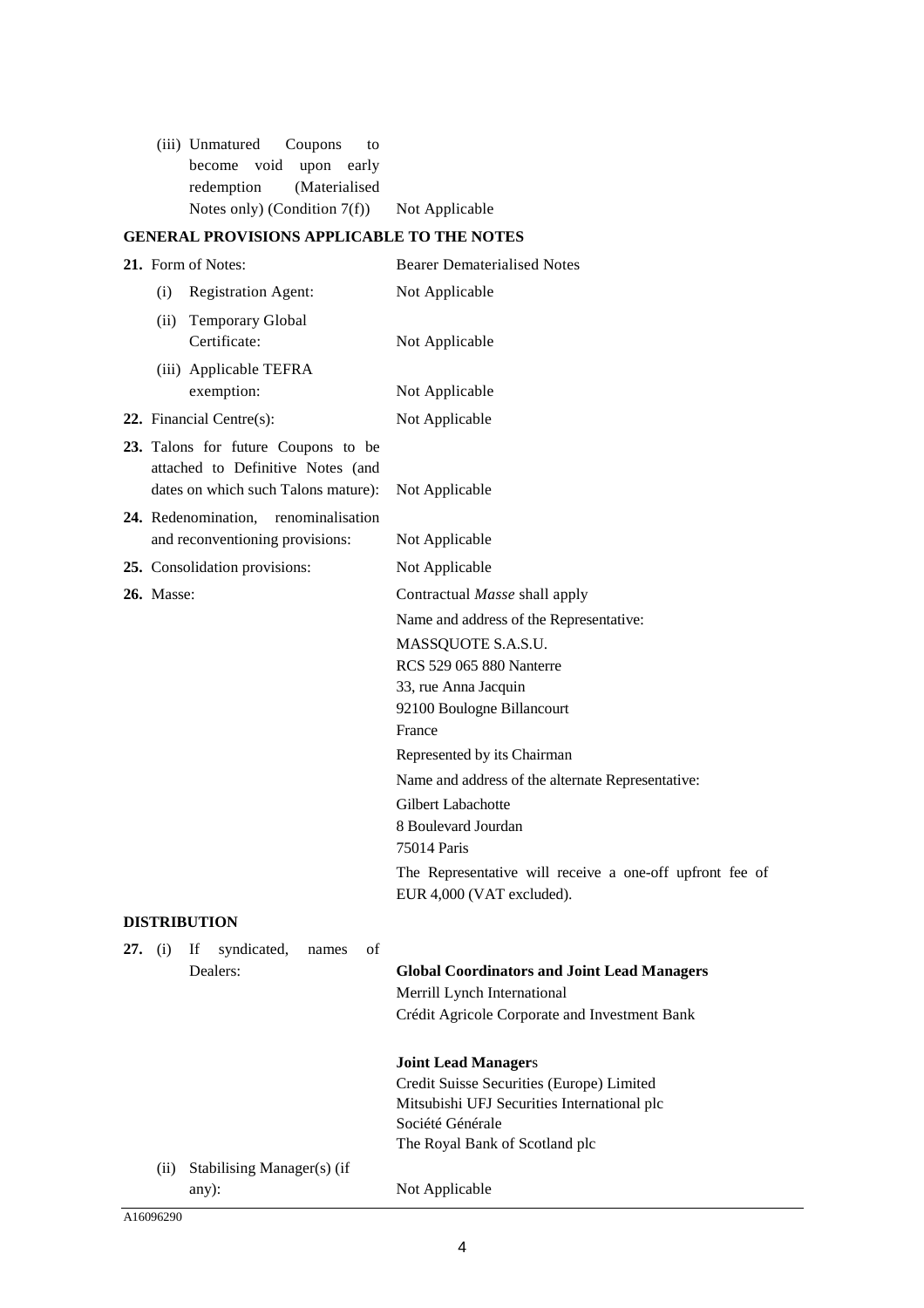| <b>28.</b> If non-syndicated, name and address |                                                    |
|------------------------------------------------|----------------------------------------------------|
| of any relevant Dealer:                        | Not Applicable                                     |
| <b>29.</b> U.S. Selling Restrictions           |                                                    |
| (Categories of potential investors to          |                                                    |
| which the Notes are offered):                  | Reg. S Compliance Category 2; TEFRA not applicable |
|                                                |                                                    |

# **PURPOSE OF FINAL TERMS**

These Final Terms comprise the final terms required for issue and admission to trading on the Regulated Market of the Luxembourg Stock Exchange of the Notes described herein pursuant to the Euro 9,000,000,000 Euro Medium Term Note Programme of the Issuer.

Signed on behalf of Casino Guichard-Perrachon:

Duly represented by: ............................................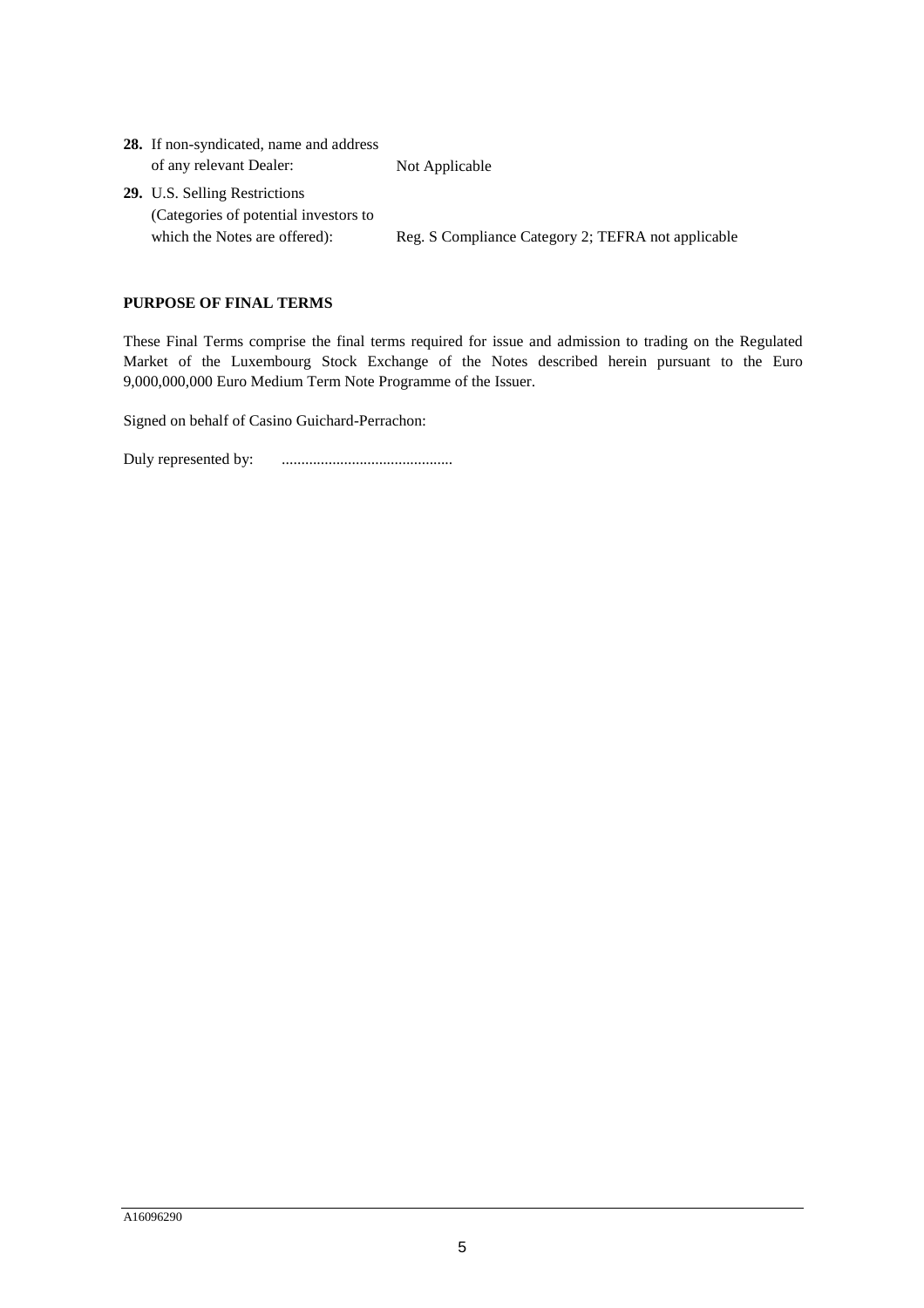# **PART B – OTHER INFORMATION**

### **1 LISTING AND ADMISSION TO TRADING**

| $(i)$ Listing:             | Official list of the Luxembourg Stock Exchange         |
|----------------------------|--------------------------------------------------------|
| (ii) Admission to trading: | Application has been made by the Issuer (or on its     |
|                            | behalf) for the Notes to be admitted to trading on the |
|                            | Regulated Market of the Luxembourg Stock Exchange      |
|                            | with effect from 25 January 2013                       |

### **2 RATINGS**

Ratings: The Notes to be issued have been rated:

S & P: BBB-Fitch: BBB-

Each of S & P and Fitch is established in the European Union, is registered under Regulation (EC) No 1060/2009 as amended (the "**CRA Regulation**") and is included in the list of credit rating agencies registered in accordance with the CRA Regulation published on the European Securities and Markets Authority's website (www.esma.europa.eu/page/List-registered-and-certified-CRAs).

### **3 INTERESTS OF NATURAL AND LEGAL PERSONS INVOLVED IN THE ISSUE**

Save as disclosed in "Subscription and Sale" so far as the Issuer is aware, no person involved in the offer of the Notes has an interest material to the offer.

## **4 TOTAL EXPENSES**

Estimated total expenses relating to the admission to trading: EUR 6,100

### **5 YIELD**

Indication of yield: 3.311 per cent. per annum

## **6 OPERATIONAL INFORMATION**

| ISIN Code:   | FR0011400571 |
|--------------|--------------|
| Common Code: | 087920003    |